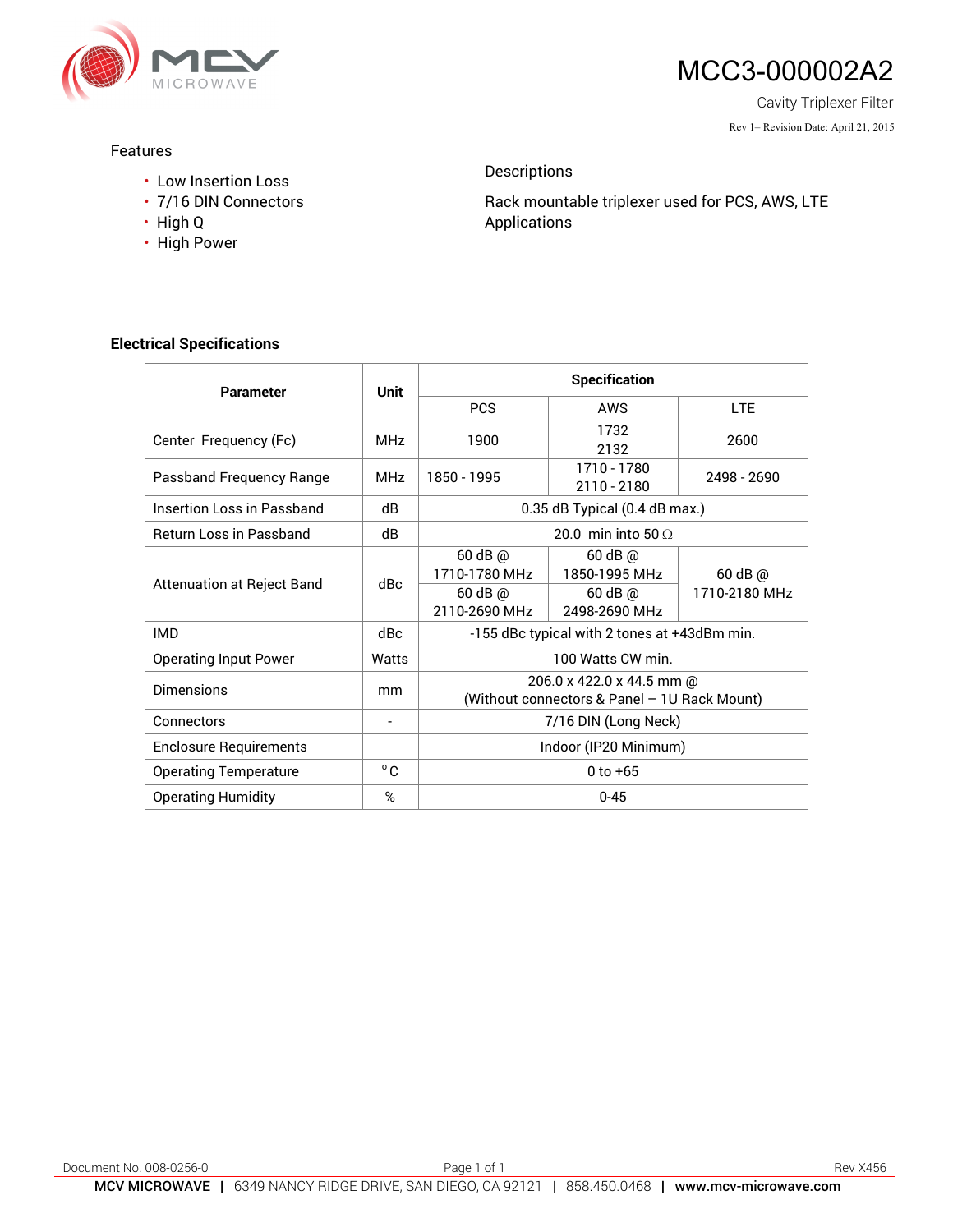

## MCC3-000002A2

Cavity Triplexer Filter

Rev 1– Revision Date: April 21, 2015

#### **Mechanical Drawing (Preliminary)**



#### **Electrical Response ( 1710-1780 MHz & 1850-1995 MHz)**